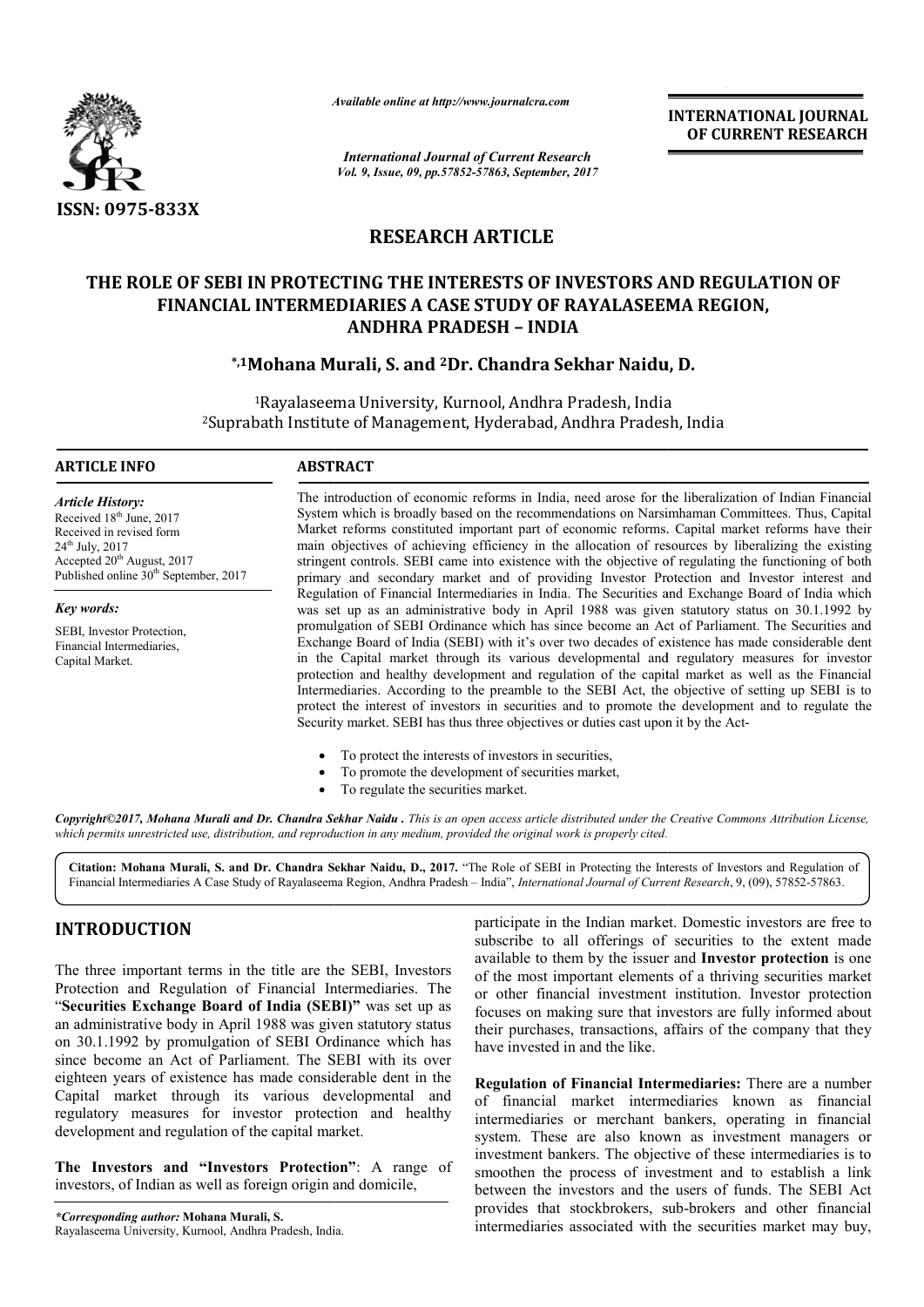sell or deal in securities only in accordance with the conditions of the certificate of registration. SEBI has evolved regulations governing each one of these categories of intermediaries or participants. Typically these regulations specify conditions relating to the size, capital adequacy, business conduct, record keeping and so on. The process of registration and licensing allow SEBI to ensure that those who are associated with the securities trade play by a set of rules governing the trade and have the organizational, financial capacity and, where appropriate, the infrastructure to be able to deliver their contractual obligations. It also allows for collection of valuable data. In addition, SEBI may also issue directions from time to time to intermediaries in the market as well as to issuers so as to protect investors or to ensure proper management of the intermediary's affairs.

#### **Review of the Literature**

Ravi Singhania & S Venkitaraman (2015) they conducted a study on SEBI Vs Investors Protection and they found that the Section 11 of the Securities and Exchange Board of India Act 1992, which came into force from 13.01.1992 states that it shall be the duty of the Board to protect the interest of the investors in securities and to promote the development of and to regulate the securities market by such measures as it thinks fit. Now that more than 15 years have elapsed since the Act came into force in place of the Capital Issues (Control) Act, which was abolished in the wake of the policy of liberalization announced by the Government, a review is called for as to how far the duty of protecting the interest of investors or development of the Capital Market is fulfilled by SEBI.

promoters group who promote the enterprise and take the risk of huge investments, and being in the control of the company should have analysed the risk of their investments and do not require any education from any government sponsored institution or SEBI for initiating into their ventures. The qualified institutional investors, as the name itself indicates, are institutions, funds, banks, etc who are well qualified to make investments without the guidance of either government or any government sponsored body. The retail investors who are now allowed to invest upto Rs. 1.0 lac in a public offer also are capable of seeking financial advisers for their investments. Hence, the small shareholder is the only investor who require the care and protection of an Organization like SEBI to withstand the vicissitudes of the market fluctuations or the manipulations in the market.

Edgeworth (1888) proposed that financial intermediaries are efficient producers of liquid assets since there is a diversification in the pool of depositories. Liquidity to an economy may be supplied in two ways; One, directly through trade on capital markets; second; indirectly through financial intermediaries. In the first case, liquidity is created by allowing agents with different cash flow needs to trade among themselves claims on productive assets. In the second case, intermediaries introduce producers and consumers, hold in their portfolio claims on productive assets and issue to individual investors in a secondary market which are tailor made as per their requirement.

#### **OBJECTIVES OF THE RESEARCH WORK**

 To analyze the investors age and gender factors and growth of future of savings

- To Identify the Investors Investment and Motivational strategies in Rayalaseema Region.
- To identify the Investors Risk Factors, Knowledge and Control over their Investment
- To know the Role of SEBI in Protection of Interest of Investors Pertaining to Rayalaseema Region.
- To study the investors experience of SEBI Complaints Redress System (SCORES)
- To Know the Role of SEBI in Financial Education Campaign
- To analyze the overall strategy of SEBI to promoting, regulating and to strengthen the Financial Intermediaries.
- To find the role of SEBI in and training and development of Financial Intermediaries in India.(New Issue Management, E- IPO )

#### **RESEARCH METHODOLOGY**

The present Case study is primarily based on the primary data and secondary data in nature but for the analysis of the study, SEBI officials, Individual Investors, various Brokers and Sub-Brokers, Financial intermediaries, Invest management experts, and managers of MFIs were consulted. The secondary data was collected from published sources such as SEBI Annual Reports, RBI Bulletin, CME Publications, Finance journals, financial magazines, annual reports Ministry of Finance, Report on trend and progress of MFIs in India, newspapers and websites of RBI, SEBI, NSE, BSE, NSDL.CSDL, and Ministry of Finance, Government of India (GOI).

#### **ANALYSIS FOR INVESTORS**

#### *Protecting the Interests of Investors by SEBI*

The analysis for the study has been divided into five sections for Investors Survey i.e.

- I. Personal Information Segment
- II. Investment Segments Segment
- III. Risk Segment Segment
- IV. SEBI Role and Regulation of Financial Intermediaries
- V. Grievance Redressal Segment

#### **Personal Information**

This section including all the information regarding Age, Gender, Residing places in Rayalaseema Region, Profession and employment and Income levels etc. Statistical techniques like X²(Chi Square) were used to test the hypothesis in Rayalaseema Region. The same results are presented in appropriate table and also exhibited in Figure .

#### **Investment Segment**

This section to know the following

- Investor's motivation strategies
- Different Investment avenues,
- Their previous Investment experience and behavior
- Investors DPs

Statistical tools like Mean, Percentage,  $\chi^2$ (Chi Square) were used to test the hypothesis and significance for Investment Segments.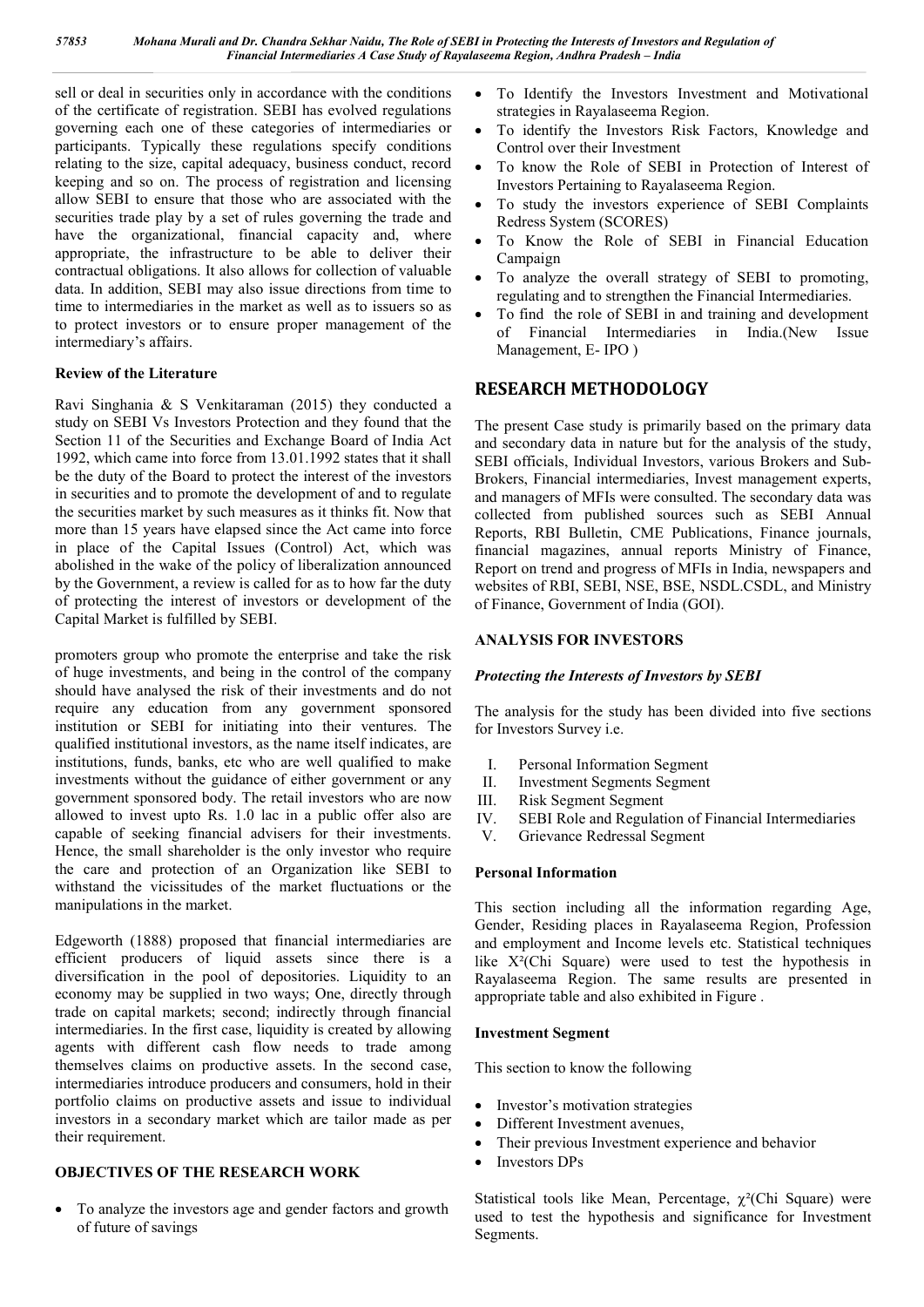#### **Risk Segment**

The third section is to study the Risk Segment which most important and it includes

- Investor's knowledge about the Investment
- To Know about the Risk Segments
- Investment Strategies

Both the primary and secondary data were used to collect the questionnaire. There were 3 items in the questionnaire. Out of these 3 items 1 to 7, 1 to 5, and 1 to 5 perception statements were provided. For each statement five alternative answers were given on the right side with likert's five point scale. These were strongly agree, agree, neutral, disagree and strongly disagree. To test the significance level and hypothesis both the Rayalseema Region and Distric wise X²(Chi Square) were used and the same results are presented in appropriate table and also exhibited in Figure.

#### **Role of SEBI in Protection of Interest of Investors**

This section is designed in the questionnaire to help and identify the satisfaction level with respect to SEBI Role and guidelines towards the protection of Interest of Investors thru various statements and each every statement has five alternative answers were given, these are Highly satisfied, Satisfied, Average Satisfied, Dissatisfied, and Highly Dissatisfied. Statistical techniques like X²(Chi Square) were used to test the hypothesis and significance level in Rayalaseema Region.

#### **Grievance Redressal Section**

This section is to know SEBI investor grievance redressal mechanism. The upgraded mechanism SCORES (SEBI Complaints Redress System) would be a webbased, centralized grievance redress system for SEBI. All grievances will be in electronic mode with facility for online updation of action taken reports by the users. The questionnaire were designed in such a way the investors how best he/she receiving results from the SEBI and accountability towards the all grievance problems etc.

In the following section, the study emphasis the Investment Segments such as before investing into an particular Investment avenue like Equity, Debt, or Mutual Fund etc. humans beings do not always in a rational predictable manner. A an basically an irrational creature motivated by emotions, impulses of the moment, instincts, vague hopes, fears and expectations, uncontrollable desires and greed almost everything but logic and reason. Here is an attempt to highlight certain Segments before investment Decision in Rayalaseema Region there has been five Segments were focused i.e.

- *1. Established and Reputations Companies*
- *2. Ideas/Recommendations of Brokers/Friends/Portfolio Analysis*
- *3. Annual Reports of the Company and related websites*
- *5. Financial Process (Business Magazines)*
- *5. The Internet (relevant websites related blogs etc.)*

The above five Segments were considered by the investors before investing in a particular investment avenues in Rayalaseema region, the District wise results were presented in the tables and same exhibited appropriate charts.

#### **Depository Participant in Rayalaseema Region**

| District    | Demat account | Total         |     |  |
|-------------|---------------|---------------|-----|--|
|             | <b>NSDL</b>   | <b>CDSL</b>   |     |  |
| Kurnool     | 139           | 11            | 150 |  |
| Anantapur   | 119           | 26            | 145 |  |
| Kadapa      | 94            | 41            | 135 |  |
| Chittoor    | 103           | 17            | 120 |  |
| Grand Total | 455           | 95            | 550 |  |
|             |               | 27.43200803   |     |  |
| P - Value   |               | $P \le 0.001$ |     |  |

Source: Field Survey; Data Type: Normal Data; Test applied :  $\chi^2$  test; Level of significance: 95%; Degree of Freedom: 3; Result: Significant

From the above table it is found that in Rayalaseema Region more than 80% are being members of NSDL (National Securities Depository Ltd) and 20% are being account holders in CDSL (Central Depository Services Ltd.). The sentiment of the investors of holding maximum numbers of accounts in NSDL is because it is the first Indian depository. But there is significance difference between the districts wise investors were holding DEMAT accounts in both the NSDL and CDSL in Rayalaseema Region.



**Investors Investment Options in Rayalaseema Region**

From the above it is found that 54% of the investors are investing in Equity Shares, 13% of investors are investing in Debt/PSU/Bonds, 12% for Mutual Funds schemes, 10% are Preferes Shares and only 9% of Investors are going for the Derivative Instruments. From this analysis the investors are expecting High Return and Low Risk and they are expecting risk free securities are also. But there is a lot of difference in selecting and placing the investments in different avenues in Rayalaseema region. From the above in Rayalseema region from total sample i.e. 550 investors response is that 26% of the investors are saying that the commission and other charges are too high from company to company in India and 23% of investor were responded regarding annual charges of the DEMAT Account is differ from Broking Company to Company. 11% respondents are Regarding non receipt of dividend and AMFI transparency has to improve and 28% of the investors are not satisfying regarding webbased grievance proposal. 5.4% of the investors are unable to get sale proceeds. The test results, there is significant difference among the Investors Grievance Redrssal System in Rayalaseema Region since **p** < **0.001.** SEBI needs to strengthen Grievance Redrssal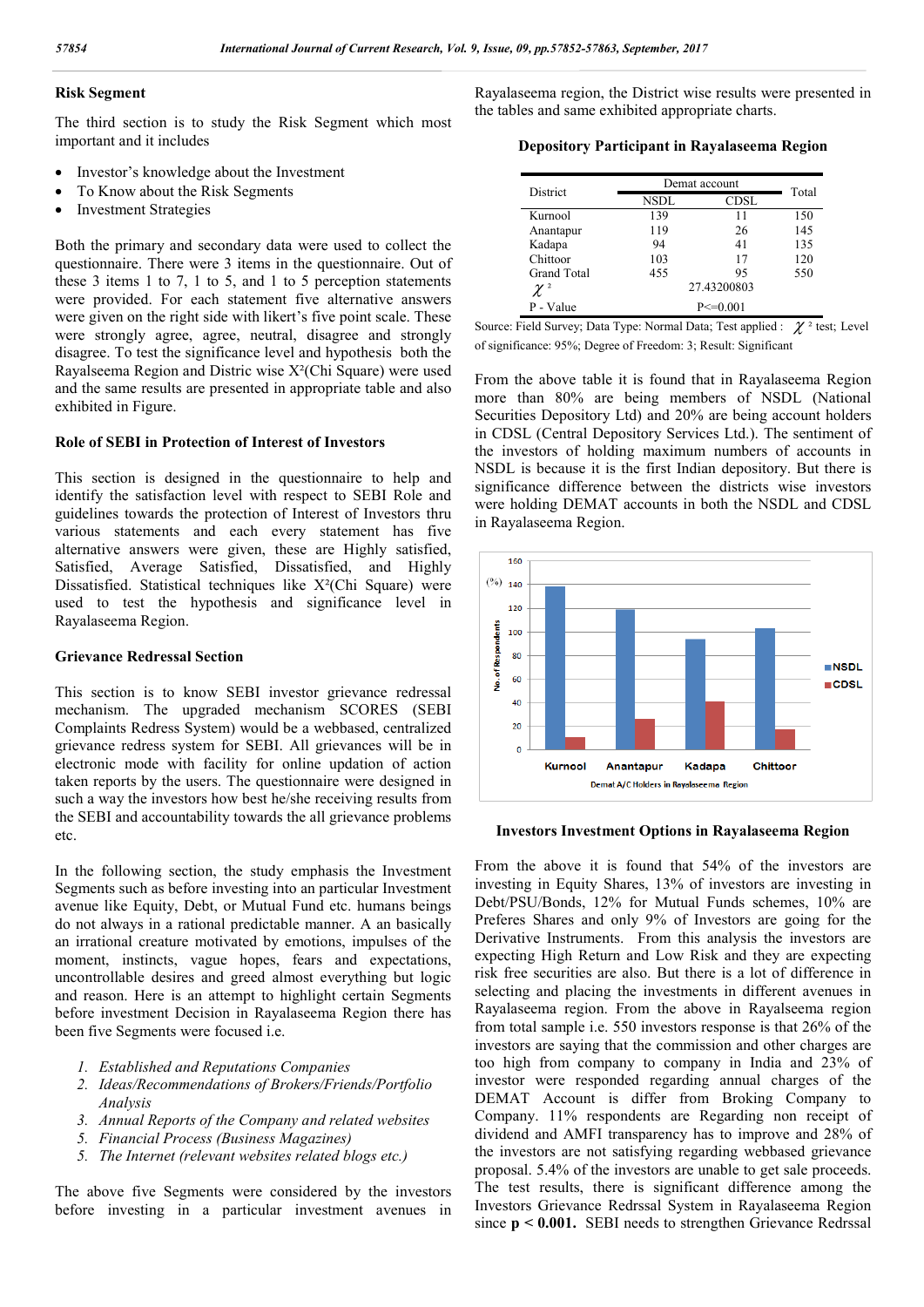System in order to restore the investor's confidence in stock market in India.



**Investors Grievance Redressal System**

#### **Financial intermediaries analysis**

The analysis and data interpretation for the for the financial intermediates has grouped into twenty questions is as follows.. And (Leading 50 broking companies were selected for analysis)

- From question No 1 to 5 including the name and address of the company. Nature and membership of the company and to know the whether the company belongs to fee-based or advisory financial Intermediaries or asset based intermediaries.
- Question No 6 describes that what kind or service rendered by the company to the clients. Today almost all the Broking firm or financial companies has been offering all segments like DP, Trustees, Lead bankers, Merchant Banking activates, Portfolio and Mutual Fund etc. In Rayalseema Region almost all the broking firms has been offering all kind of segments.
- To know the Role of Securitas Exchange Board of India (SEBI) in Protection of Interest of Financial Intermediaries in India. My study pertains to Rayalseema Region only buy it encompass to rest of Rayalseema Region also. i.e. Question No 7 to 20. The questions in questioner is as under.
	- Role of SEBI for the Training and Development of Market Intermediaries.
	- SEBI Role in Protection of Interest of Financial Intermediaries
	- Inspection of Books and AMFI and MF Regulations
	- Promotion and Regulation of SRO's
	- Prohibition of Insider Trading
	- Investors Education and Training and Vetting Role
	- Commission and Recommendations of Various Committees
	- Penalties regarding violation of norms and Norms for Compulsory delisting of Shares by stock exchanges
	- NSE Paperless Mode and Large Investors

To know the satisfaction levels for each and every above statement five alternative answers were given in the questionnaire on the right side with five point scale. These were Highly Satisfied, Satisfied, Average Satisfied, Dissatisfied and Highly Dissatisfied. To test the significance level and hypothesis both the Rayalseema Region and Distric wise X²(Chi Square) were used and the same results are presented in appropriate tables and also exhibited in Figure.

**From the above table:** Financial Intermediaries are has been offering different types of financial Segments/Product and services and some of the Intermediaries which are offering only few Specific segments/services to the clients and analysis and interpretation have been made in Rayalasema Region i.e. In Kadapa district 88% companies are offering all segments and 12% of the companies were offering only specific segments only. In Kurnool district there were 84% of the companies has been offering in all segments and 16% of the companies are offering only specific segments. In Anantapur district 76% of the companies offering all segments, 14% of the companies are offering only specific segments. In Chittoor District 72% of the companies were offering all segments, 28% of the companies were offering only specific segments only in Rayalaseema Region. The result there is significance difference nature and service rendered by the Companies in Rayalaseema Region since P Value < 0.001.



**Role of SEBI and Regulation for Training and Development to the Intermediaries**

From the above table the results in Rayalaseema Region is out of 200 Financial Intermediaries responded and their satisfaction level towards the SEBI Role on Training and Development is 44% of respondents were Highly satisfying regarding SEBI Role and Guidelines towards the protection Interest of Investors. 20% of respondents were satisfied. 14% of respondents were average satisfied. But 10% of the respondents were dissatisfied and 10% of the respondents were highly dissatisfied. In overall situation in Rayalaseema Region the Investors Level of Satisfaction is 78% satisfied and 22% Dissatisfaction. The test results, there is a No significant difference for SEBI Training and Development in Rayalaseema Region since **p > 0.001.** The same results are also exhibited in Chart below.

In table No: **4.2.8.33** The results in Rayalaseema Region is out of 200 Financial Intermediaries responded and their satisfaction level towards the Role of SEBI in Protection of Interest of financial Intermediaries, 24% of respondents were Highly satisfying regarding SEBI Role and Guidelines towards the protection Interest of financial intermediaries. 19% of respondents were satisfied. 14% of respondents were average satisfied. But 18% of the respondents were dissatisfied. However, 25% of the respondents were highly dissatisfied. In overall satisfaction level in Rayalaseema Region for Role of SEBI in Protection of Interest of financial Intermediaries is 57% satisfied and 43% Dissatisfaction. The test results, there is no significant difference for SEBI Role in Protection of Interest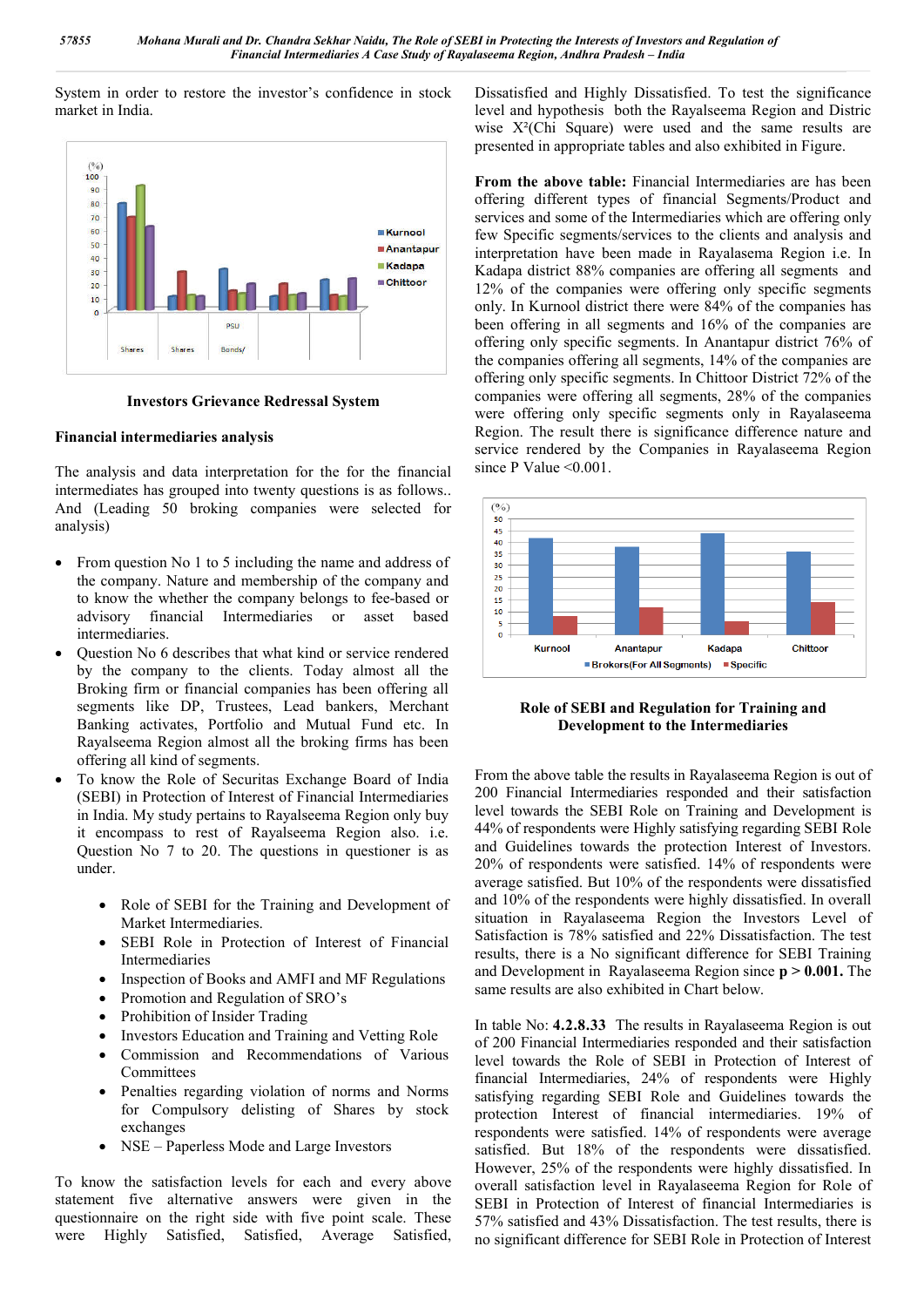of financial Intermediaries in Rayalaseema Region since **p > 0.001.** The same results are also exhibited in Chart 4.2.8.33



**Role of SEBI & Regulation in Protection of Interest of financial Intermediaries** 



#### **Finding, Suggestions and Conclusion**

Th**e** study was conducted on "*The Role of SEBI in Protecting the Interests of Investors and Regulation of Financial Intermediaries" A Case Study of Rayalaseema Region, Andhra Pradesh – India* The study is focused in two segments i.e. Investors and financial Intermediaries. In investors segment has divided into five sections, in section one studied the Investors personal information including Age, Occupation, Educational Qualifications and annual income etc. In second section aiming to Investment Factors like Investors Investment Motivation Factors, their behavior towards the investment and their past Investment Experience etc.

In Third section has been analyzed thru Risk Factor which is how investors are going to face Risk, and to assess the investor's knowledge toward the investment and investment decisions etc. The fourth section is the major part in the study and it including The Role of SEBI in Protection of Interest of Investors and this section comprising many factors which were framed by the SEBI to protecting the interest of Investors and these were analyzed thru Investors satisfaction level and investors perception etc. The final section, which includes the Processing of Investor Complaints in SEBI Complaints Redress System (SCORES). The second segment including the Financial Intermediaries, this survey were conducted in Rayalaseem Region of Andhra Pradesh. Rayalaseem Region consisting of four districts namely Kurnool, Anantapur,

Kadapa, and Chittoor. The researcher were approached all the four district headquarters and also visited the entire district concerned revenue mandals. The survey was conducted with the structured questionnaire, and it comprising twenty questions with four alternative answers, and to assess the SEBI Role towards the Financial Intermediaries, and how the SEBI Guidelines and Regulations are functioning in India. The findings and conclusions of the study are present below. The discussion ends with suggesting few strategic implementations to SEBI, to strengthen and to achieve the SEBI objectives. However, SEBI should remain to be the "*Most Dynamic and Respected Regulator – Globally".*

#### **Findings and conclusions of sebi role in protection of interest of investors**

The overall age distribution is typically expected as the below 25 age group tends to comprise of those who are still pursuing their higher education or have just entered the country's workforce. It is likely that not as many people in this age group could afford to invest in equities. On the other hand, the working age population is ideally placed to invest as most presumably have been working for a number of years and have thus amassed a certain amount of wealth/capital for investment purposes. After the age of 56, a considerable percentage of the population is eligible for retirement. As pensioners have lesser income, they may be less willing and/or able to invest in equities. This reasoning seems to explain the trends within Table 6.1 quite well. Overall, with five out of the six categories being represented by at least 10% of respondents, findings should provide a fair indication of the actual behavioural tendencies of this investor class along this particular dimension. Gender, male-dominated Districts are higher in Rayalaseema region and expected to result in even higher proportions of male respondents compared to female respondents in these samples.

In fact that more females are not willing to participate in the study. If they are willing the cash handling and dealing of all financial traction in male only and it is customs to Rayalaseema region. There is a significance difference among the occupation/profession in Rayalaseema region. It is very clear that the low level income group is interested in investments in stock markers and high level income groups are very interested and they are willing to take risk and they want maximize the wealth as quick as possible in Rayalaseema region hence, There is a significance difference among the Investors Income levels in Rayalaseema region. Just graduates and Postgraduate are very interesting towards the income generation and searching for Income Avenue and where as Professional groups are not so interesting because they were settled and they will think before investing. Last but not least the below graduates and just educated persons are also lagging because lack of awareness and fear. Therefore, there is a significance difference between the educational qualifications of the investors in Rayalaseema region. In Rayalaseema Region there is a adequate representation of investors along this dimension, from beginners to very experienced ones. But there is significance difference between the districts wise investors investments experience. There is significance difference between the districts wise investors were holding DEMAT accounts in both the NSDL and CDSL in Rayalaseema Region. From this analysis the investors are expecting High Return and Low Risk and they are expecting risk free securities are also.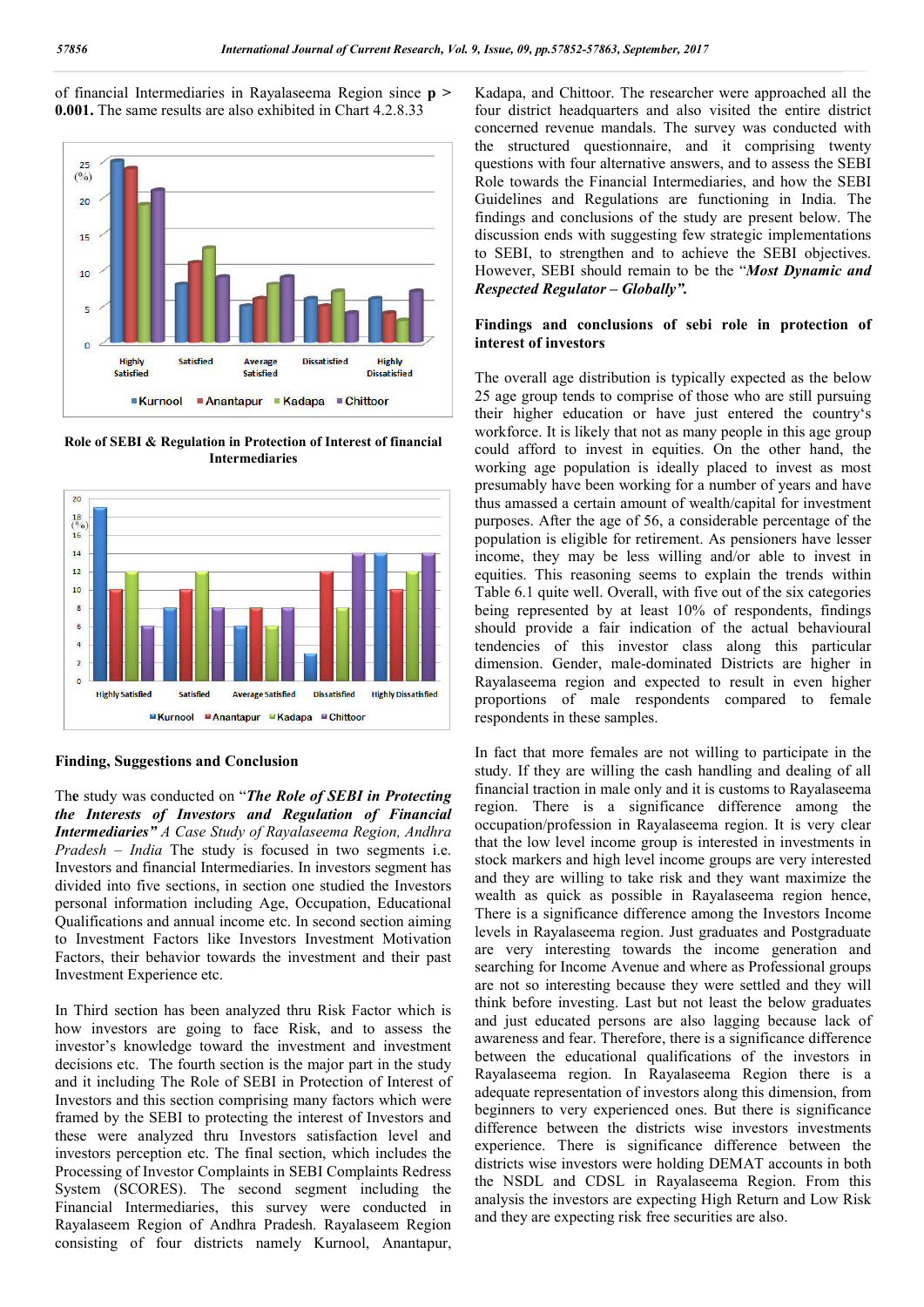*57857 Mohana Murali and Dr. Chandra Sekhar Naidu, The Role of SEBI in Protecting the Interests of Investors and Regulation of Financial Intermediaries A Case Study of Rayalaseema Region, Andhra Pradesh – India*

| District             | <b>Investment Options</b> |                   |                  |             |                     |       |  |
|----------------------|---------------------------|-------------------|------------------|-------------|---------------------|-------|--|
|                      | <b>Equity Shares</b>      | Preference Shares | Debt/ Bonds/ PSU | Derivatives | <b>Mutual Funds</b> | Total |  |
| Kurnool              | 78                        | 10                | 30               | 10          | 22                  | 150   |  |
| Anantapur            | 68                        | 28                | 14               | 19          | 11                  | 140   |  |
| Kadapa               | 91                        |                   | 12               | 11          | 10                  | 135   |  |
| Chittoor             | 61                        | 10                | 19               | 12          | 23                  | 125   |  |
| <b>Grand Total</b>   | 298                       | 59                | 75               | 52          | 66                  | 550   |  |
| $\mathcal{X}$ $^{2}$ | 42.99019761               |                   |                  |             |                     |       |  |
| P - Value            | $0.00002$ significant     |                   |                  |             |                     |       |  |

Source: Field Survey; Data Type: Normal Data; Test applied :  $\chi^2$  test; Level of significance: 95%; Degree of Freedom: 12; Result: Significant

| Complaints                                                                      | District            |           |        |          | Total $(\% )$ |
|---------------------------------------------------------------------------------|---------------------|-----------|--------|----------|---------------|
|                                                                                 | Kurnool             | Anantapur | Kadapa | Chittoor |               |
| Non-Receipts Dividend/Interest/Rights/Bonus/AMFI Role/Mutual Fund Role          | 10                  | 21        | 12     | 18       | 61(11)        |
| DEMAT Charges are too heavy                                                     | 30                  | 31        | 34     | 32       | 127(23)       |
| DEMAT Charges on unlisted or non-traded shares to be removed                    |                     | 8         |        |          | 29(5.2)       |
| Brokerage Commission are too high/transparency                                  | 50                  | 43        | 32     |          | 146(26)       |
| Shares do not appear in Demat Account so enough/webased Grivance proposal       | 51                  | 33        | 47     | 26       | 157(28)       |
| Shares sale proceeds do not come to you in time/Investors website response etc. |                     | 4         | b      | 16       | 30(5.4)       |
| Grand Total                                                                     | 150                 | 140       | 135    | 125      | 550(100)      |
| $X^2$                                                                           | 46.75190595         |           |        |          |               |
| $P - Value$                                                                     | 0.00004 Significant |           |        |          |               |

Source: Field Survey; Data Type: Normal Data; Test applied:  $\chi^2$  test; Level of Significance: 95%; Degree of Freedom: 15; Results: Significant

#### **Nature and Services rendered by the Company In Rayalaseema Region**

| Nature and Service rendered | Districts |           |        |          | Total |  |
|-----------------------------|-----------|-----------|--------|----------|-------|--|
|                             | Kurnool   | Anantapur | Kadapa | Chittoor |       |  |
| Brokers (For All Segments)  | 42(84)    | 38(76)    | 44(88) | 36(72)   | 160   |  |
| Specific*                   | 8(16)     | 12(14)    | 6(12)  | 14(28)   | 40    |  |
| Total                       | 50        | 50        | 50     | 50       | 200   |  |
| $\mathcal{X}$ $^{2}$        |           |           |        |          |       |  |
| P - Value                   | 0.171797  |           |        |          |       |  |

Source: Field Survey; Data Type: Normal Data; Test applied :  $\chi^2$  test; Level of significance: 95%; Degree of Freedom: 4; Result: Significant

| *Specific Segments included:                   |
|------------------------------------------------|
| <b>Credit Rating Agencies</b>                  |
| Custodians                                     |
| Registrars to an Issue & Share Transfer Agents |
| Merchant Bankers                               |
| Bankers an Issue                               |
| Debenture Trustee                              |
| Foreign VCFs                                   |
| Portfolio Management                           |
| Collective Investment Schemes                  |
| <b>Underwriters</b>                            |
| VCFs                                           |
| FIIs                                           |
| DР                                             |
| Mutual Funds                                   |

| District              | Satisfaction level |           |                   |              |                     |       |
|-----------------------|--------------------|-----------|-------------------|--------------|---------------------|-------|
|                       | Highly Satisfied   | Satisfied | Average Satisfied | Dissatisfied | Highly Dissatisfied | Total |
| Kurnool               | 25                 |           |                   | o            |                     | 50    |
| Anantapur             | 24                 |           |                   |              |                     | 50    |
| Kadapa                | 19                 |           |                   |              |                     | 50    |
| Chittoor              | 21                 |           |                   |              |                     | 50    |
| Total $(\%)$          | 89(44)             | 41(20)    | 28(14)            | 22(11)       | 20(10)              | 200   |
| $\gamma$ <sup>2</sup> | 6.799159           |           |                   |              |                     |       |

Source: Field Survey; Data Type: Normal Data; Test applied :  $\chi^2$  test; Level of significance: 95%; Degree of Freedom: 12; Result: No Significant

 $P - Value$  0.870596

| District                         | Satisfaction level      |           |                   |              |                            |       |
|----------------------------------|-------------------------|-----------|-------------------|--------------|----------------------------|-------|
|                                  | <b>Highly Satisfied</b> | Satisfied | Average Satisfied | Dissatisfied | <b>Highly Dissatisfied</b> | Total |
| Kurnool                          | 19                      | Λ         | b                 |              | 14                         | 50    |
| Anantapur                        | 10                      | 10        | 8                 | 12           | 10                         | 50    |
| Kadapa                           | 12                      | 12        | 6                 | 8            | 12                         | 50    |
| Chittoor                         | 6                       |           |                   | 14           | 14                         | 50    |
| Total $(\%)$                     | 47(24)                  | 38(19)    | 28(14)            | 37(18)       | 50(25)                     | 200   |
| $\chi$ $^{\scriptscriptstyle 2}$ | 0.972517                |           |                   |              |                            |       |
| P - Value                        | 0.253458                |           |                   |              |                            |       |

Source: Field Survey; Data Type: Normal Data; Test applied :  $\chi^2$  test; Level of significance: 95%; Degree of Freedom: 12; Result: Significant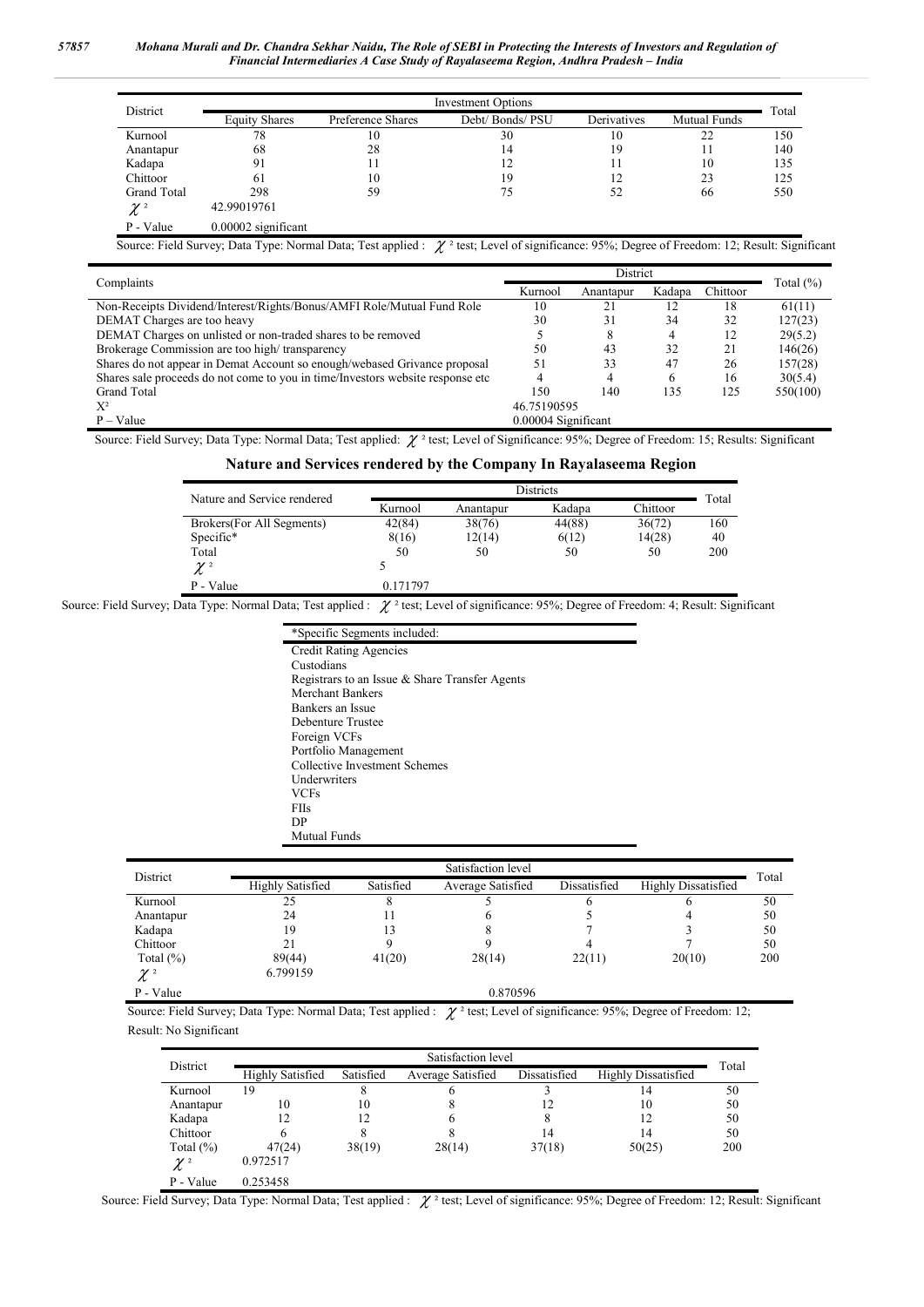But there is a lot of difference in selecting and placing the investments in different avenues in Rayalaseema region. It is found that with each districts in Rayalaseema Region being represented by at least 10% of investors (approximately), are having trade experience in a month. But there is no significance difference between the districts wise investors trading experience. it is found that in Kurnool District Investors Preference are the five factors such as Short term price, long term price hike , Stable Dividend, Speculation/Gambling and Pride/Ego are analyzed with four preference in that 35% are very important, 30% are Slightly Important 18% are irrelevant and 17% are Important in the Kurnool District Investors. But there is a no significant difference in four factors in Kurnool District of Rayalaseema region. It is found that in Anantapur District Investors Preference are the five factors such as Short term price, long term price hike, Stable Dividend, Speculation/Gambling and Pride/Ego are analyzed with four preference in that 36% are very important, 23% are Slightly Important 20% are irrelevant and 19% are Important in the Kurnool District Investors. But there is a no significant difference in four factors in Anantapur District of Rayalaseema region. it is found that in Kadapa District Investors Preference are the five factors such as Short term price, long term price hike , Stable Dividend, Speculation/Gambling and Pride/Ego are analyzed with four preference in that 50% are very important, 17% are Slightly Important 17% are irrelevant and 15% are Important in the Kurnool District Investors. But there is a no significant difference in four factors in Kadapa District of Rayalaseema region it is found that in Chittoor District Investors Preference are the five factors such as Short term price, long term price hike, Stable Dividend, Speculation/Gambling and Pride/Ego are analyzed with four preference in that 56% are very important, 16% are Slightly Important 13% are irrelevant and 11% are Important in the Kurnool District Investors. But there is a no significant difference in four factors in Chittoor District of Rayalaseema region.

There is no significance difference in Investment Risk, Investment Knowledge and control over the investment in Rayalaseema region. The investors were considering all the five factors their investment in Rayalaseema region and there is no significant difference among the five Investment factors in four districts of Rayalaseema Region since  $p > 0.001$ . The test results, there is no significant difference among the Nineteen factors in Kurnool districts of Rayalaseema Region since p > 0.001. From the investors point of view in Kurnool City, overall all the SEBI Role towards protection of interest of investors are satisfactory but some of the issues like Investors Education, Redressal System, Insiders trading Control mechanism, SMAC etc. These are not satisfied by the investor. In this junction SEBI needs to strengthen guidelines and regulation in order to restoring investor's confidence level etc. The test results, there is no significant difference among the Nineteen factors in Anantapur districts of Rayalaseema Region since  $p = 0.001$ . From the investors point of view Anantpur Distict, overall all the SEBI Role towards protection of interest of investors are satisfactory but some of the issues like SEBI Advertising Code for Public and Right Issue, ,Regulation Relates Fraudulent/Unfair Trade Practices, Rolling settlements, Eligibility norms for issuing company, Pricing by companies issuing securities Insiders trading Control mechanism, SMAC etc. These are not satisfied by the investor. In this junction SEBI needs to strengthen guidelines and regulation in order to restoring investor's confidence level etc. The test results, there

is no significant difference among the Nineteen factors in Kadapa districts of Rayalaseema Region since p > 0.001. From the investors point of view in Kadapa, overall all the SEBI Role towards protection of interest of investors are satisfactory but some of the issues like AMFI Guidelines Eligibility norms for issuing company, Pricing by companies issuing securities Insiders trading Control mechanism, content of the offer documents, Z group delisted shares, Net – Based Purchasing /trading in shares, control of insider trading and SMAC etc. These are not satisfied by the investor. In this junction SEBI needs to strengthen guidelines and regulation in order to restoring investor's confidence level etc. Rayalseema region from total sample i.e.550 investors response is that 26% of the investors are saying that the commission and other charges are too high from company to company in India and 23% of investor were responded regarding annual charges of the demat Account is differ from Broking Company to Company. 11% respondents are regarding non receipt of dividend and AMFI transparency has to improve and 28% of the investors are not satisfying regarding web based grievance proposal. 5.5% of the investors are unable to get sale proceeds. The test results, there is significant difference among the Investors Grievance Redrssal System in Rayalaseema Region since p < 0.001. SEBI needs to strengthen Grievance Redrssal System in order to restore the investor's confidence in stock market in India**.**

#### **Findings and conclusions of sebi regulation for financial intermediaries**

The major finding in second analysis is that the SEBI role towards the Financial Intermediaries in Rayalaseema Region. The researcher were find twenty major finding and arrived relevant suggestion or recommendation to SEBI in order to fulfill the SEBI objectives and the overall strategy and Role to promote and to regulate and to strengthen the Financial Intermediaries. The researches were also finding out to know the role of SEBI in Protection and training and development of Financial Intermediaries in India. The Broking Companies has been divided into two categories i.e. main intermediaries or sub-intermediaries. it is true that the registration of sub- brokers is being improved in current financial year, there is a lot of variation between the main and sub intermediaries in Rayaseema Region of four District, and some of companies are very interesting for to be su-brokers rather than the brokers. Hence, the result there is significance difference in role of the Company in Rayalaseema Region since P <0.001. In Rayalaseem Region there is more numbers of Fee – Based or Advisory Financial Intermediary were excising when compare to Asset Based Financial Intermediary. The result there is significance difference role of the Company in Rayalaseema Region since P Value <0.001. Financial Intermediaries are has been offering different types of financial Segments/Product and services and some of the Intermediaries which are offering only few Specific segments/services to the clients and analysis and interpretation have been made in Rayalasema Region i.e. 80% companies are offering all segments and 20% of the companies were offering only specific segments only. In district wise comparison it is being differ from on district to another district. Hence, the result there is significance difference role of the Company in Rayalaseema Region since  $P \le 0.001$ . The findings regarding Training and Develpment in Rayalaseema Region. In overall impact on Financial Intermediaries Level of Satisfaction is 78% satisfied and 22% Dissatisfaction. The test results, there is a No significant difference for SEBI Training and Development in Rayalaseema Region since p > 0.001. But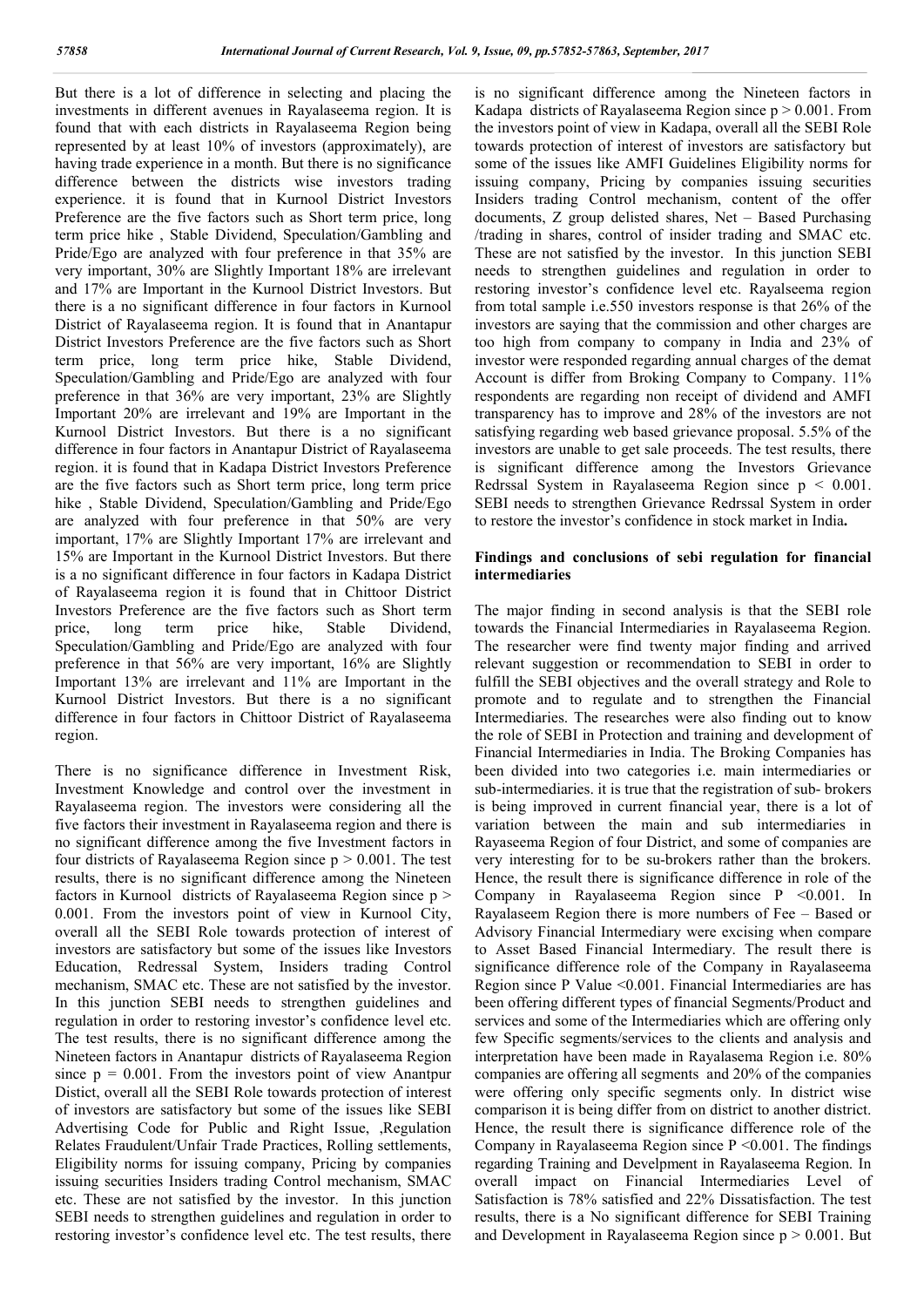in some district in Rayalaseema Region i.e. kadapa and Chittoor is unable maximum satisfaction level for training and development rendered by the SEBI. In overall satisfaction level in Rayalaseema Region for Role of SEBI in Protection of Interest of financial Intermediaries is 57% satisfied and 53% Dissatisfaction has been finding in this factors but it is not favorable effect to the SEBI. If SEBI is going to neglect it the percentage of dissatisfaction level is going to increase to maximum extent. Test findings is, there is no significant difference for SEBI Role in Protection of Interest of financial Intermediaries in Rayalaseema Region. Findings towards the Role of SEBI in Inspection of Books of Accounts of AMC and Custodians, in overall satisfaction level in Rayalaseema Region is 63.5% satisfied and 36.5% Dissatisfaction, there is no significant difference for SEBI Role in Inspection of Books of Accounts of AMC and Custodians in Rayalaseema Region. The Role of SEBI in AMFI and Mutual Fund Regulations the researcher has finds that in overall satisfaction level in Rayalaseema Region is 73.5% satisfied and 26.5% Dissatisfaction. The test results, there is no significant difference for SEBI Role in Mutual Fund Regulations in Rayalaseema Region since.

Findings pertaining to the Role of SEBI Self Regulatory Organizations (SRO In overall satisfaction level in Rayalaseema Region for Role of SEBI in Self Regulatory Organizations (SRO) is 76% satisfied and 25% Dissatisfaction. Bu it in district wise comparison it is been showing different there is variation especially Anantapur and Chittors are showing more dissatisfaction towards this factors. And the results, there is no significant difference for SEBI Role in Self Regulatory Organizations (SRO) in Rayalaseema Region since p > 0.001. Findings towards the Role of SEBI on Prohibition of Insiders tradings the satisfaction level in Rayalaseema Region, is 76% satisfied and 25% Dissatisfaction. But in Kurnool and Chittoor based Financial Intermediaries has showing maximum dissatisfaction with this factors SEBI needs some have modified regulated guidelines for this factor. Hence the test results, there is no significant difference for SEBI Role in Prohibition of Insiders trading in Rayalaseema Region since p > 0.001. Findings regarding Vetting or transparency by SEBI the satisfaction level in Rayalaseema Region are 72.5% Satisfied and 27.5% Dissatisfaction. This is the more important factors to all SEBI registered Financial Intermediaries, in district wise the dissatisfaction level is been increasing SEBI needs to re regulating to this factors and the test results, there is no significant difference for Vetting Role by SEBI in Rayalaseema Region since. Satisfaction level towards the M R Maya Recommended Four - Part Model Regarding BROKER CODE. In overall satisfaction level in Rayalaseema Region, is 75% satisfied and 25% Dissatisfaction. The test results, there is no significant difference Brokers Code in Rayalaseema Region. The results in Rayalaseema Region is out of 200 Financial Intermediaries responded and their satisfaction level towards the SEBI Role on Penalties Regarding Violation of Norms In Rayalaseema Region, is 71% satisfied and 28.5% Dissatisfaction. The test results, there is no significant difference Penalties Regarding Violation of Norms in Rayalaseema Region. Findings for SEBI Role on Norms for Compulsory Delisting of Shares by Stock Exchanges in Rayalaseema Region, is 68% satisfied and 31.5% Dissatisfaction. The test results, there is significant difference in Rayalaseema Region since  $p < 0.001$ . Many of broking companies were not satisfying regarding these norms which SEBI needs to additional guidelines and regulations to restoring FI confidence in the Market. The major findings in Rayalaseema Region is out of 200 Financial Intermediaries responded and their satisfaction level towards the SEBI Role on Introduction of NSE Paperless mode. 72.2% satisfied and 27.5% Dissatisfaction. Some of the broking companies were opposing with this system because many of the investors unable to access to this system, but some of the broking company are welcoming this system and there were happy with this system. Therefore, FI and Investors needs extensive training and information. The test results, there is no significant difference SEBI Role on Introduction of NSE Paperless mode in Rayalaseema. SEBI Role on Regulatory Bias toward Institutions/Corporate Sector and Large Investor. In Rayalaseema Region is Large Investor 67% satisfied and 32.5% Dissatisfaction. The test results, there is no significant difference SEBI Role Regulatory Bias toward Institutions/ Corporate Sector in Rayalaseema Region. SEBI is been taking many measures and regulating towards the small investors but it needs and required some of the additional guidelines and regulation for strengthen the small investors in Indian stock market. Last and Major findings in this study the Overall SEBI Regulation and Guidelines, In overall satisfaction level in Rayalaseema Region, Overall SEBI Regulation and Guidelines 57% satisfied and 52.5% Dissatisfaction. Which means the satisfaction level is very poor. In overall all Financial Intermediaries were not happy with the SEBI Regulation and Guidelines. They need revised regulation and guidelines etc. all the requirements has mentioned in the suggested or recommended for necessary action by SEBI. The test results, there is no significant difference Overall SEBI Regulation and Guidelines in Rayalaseema Region since p > 0.001.

#### **Suggestions**

- Based on the findings and conclusions of SEBI Role in Protection of Interest of Investors and Regulation of Financial Intermediaries and the observations of the research the suggestions are offered to SEBI. These suggestions are as follows.
- Only the young middle age groups are very interesting to entering and into market and soon after they are just quit from the market or they can be ideal for some time or they are going to stop trading permanently.
- Regarding middle old age people are not turning into financial market because of no guarantee returns and chance of more loss and normally Indians are inclined to invest household savings in Gold, some of risk free savings like post office NSC, and also keep cash in hand and lockers.
- SEBI need to make awareness to all kind of age group individuals about the role and importance of various financial products and financial markers and there should be more training and awareness camps by SEBI every district head quarters and main revenue divisions so that to guide the investors how to invest in stock market and what are the Various formalities that must comply with. This will encourage investment in financial markers.
- Males are investing more in stock market as compared to female. But to today in Rayalaseem Region there is Micro finance and Self Help Group mania going on and these women are saving corers of money in their regional banks if SEBI takes necessary steps to encourage women to entering into stock market there is tremendous growth in all aspects. And domestic investment participation should be increased, given more weightage and Household and Self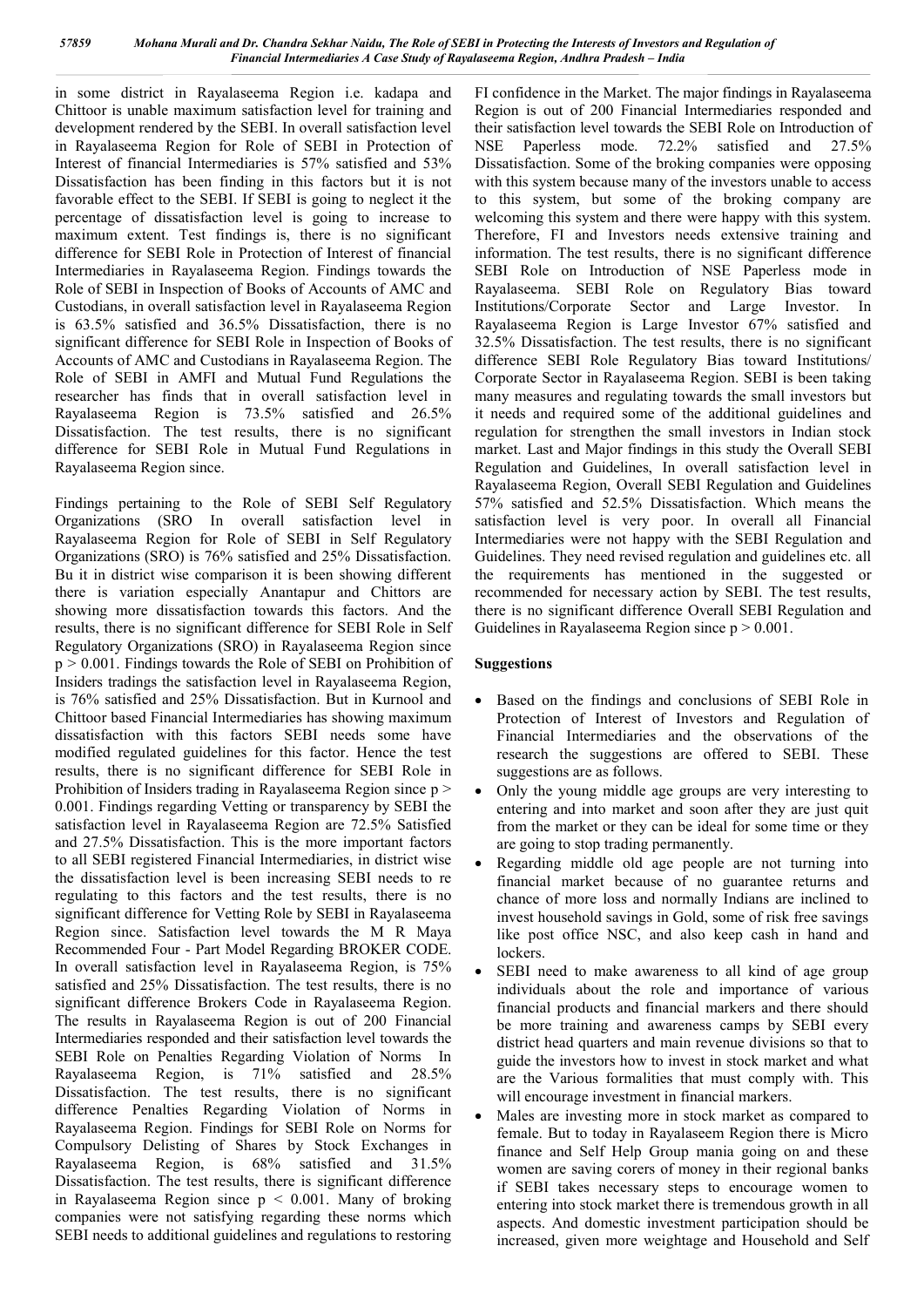Help Group savings participation in Capital Market to be taken up from 9 to 10% by 2011

- Well settled and high income group individual has been entering into to the financial market but regarding the small investors who are getting less income, they lost faith in the capital market due to continuous crashes in the market and scams. Therefore to encourage the small investor to continuous investment in the market and restore the small investor confidence on SEBI and capital market, SEBI need to have strong regulations regarding scams and relevant information regarding market crashes and how to overcome from it etc.
- Only graduate were more interesting in the stock market, professional and below graduates were not seeking investments in stock market because professional may having lack of time or too knowledge about it, regarding below graduate or land lord they don't have full knowledge and clear information about the stock market just they completely depending on the stock broker decision only. In this Junction SEBI has to appoint one regional executive or agents for making awareness and dealing the stock market proceedings etc.
- Investment motivation factors, Investors Investment Behavior and Experience concern there is a more dropout in the financial market no one don't having more than 10 years trading experience, SEBI has to curb the dropout by making awareness and techniques for long lasting trading in the financial market.
- There is only two depository participant are functions some of the investors suggesting that there is some more DP. Numbers of Investors are consults the brokers or agents to seek information and advice for investment decision only for Equity, Mutual Fund and Debit they are not even knowledge about derivative market and other financial instruments which are traded in the market should merely be based on agents advice rather the decision should be based on their careful investigation.
- SEBI has to advice to the listed companies or issuing firms to make large publicity and toll free numbers for free counseling and guidance purpose and rating agencies are also make large publicity regarding to this issue.
- SEBI has to make guidelines for trading only investors presence only the brokers has to trade and operate the investors account in orders to increasing trading activity by the investors.
- Investors are expecting stable dividend and short term price increases, SEBI has to fulfill the investors' expectations by controlling and regulating prompt dividend payment by the companies and to controlling gambling and speculative activities in the market. Investors are going lost money due stock market crash in any segments Equity or Debt or other instruments for that SEBI has to implement the following
	- o Curb the price manipulative practices,
	- o Strong punishments and penalty to Brokers for violation of rules and regulations
	- o All the companies must be maintain good corporate governess in order to maintain the transparency
	- o Information of corrupted companies in mass advertisements
	- o Make awareness international economic environment factors and their impact on the Indian stock market like Oil price hike, inflation, exchange rate and interest rate etc.
- o Effective utilization Investors Education Protection Fund (IEPF) and to make awareness among all the investors and there should transparency regarding IPF utilization. Therefore, the investors, does one really need to worry about this Indian stock market crash or scams.
- Investors risk, knowledge and control over the investment point of view only few investors Obviously Investors are rational and prefer less risky investments to risker. Investors are quite often facing Investment loss due to many external factors which are beyond control of investors and this segment is contributed 15 to 23% and it is very high. 13 to 20% of the investors are feels that they only responsible for personal Investment decisions or financial planning. (Table No. 5.3.16 to 5.3.19).
- Therefore, SEBI need an extensive advertisement and each and every financial instruments information and more information regarding external forces which are badly adverse impact on the stock exchanges to mange all above thins SEBI has to develop a software in the SEBI official website for Investment Plan and how to behave while market in adverse situation all the things the investors may come to thru a trail version software.
- For personal financial planning and fixed income strategies purpose many investors were approaching some of internet based financial planners, but there is a chance to the investors to lose the money and wrong recommendation and advice for investments decision so to avoid and to protect the interest of investors SEBI needs has implement in a specialized software for investment knowledge and financial planning.
- All the investors are not aware of the guidelines and regulations which is farmed by the SEBI and after my approach only they come to know the all the fact. Some of the Investors opinion is that SEBI has to delegate some segments to other regalities so that each and every guidelines and regulations may be reaching to all.
- SEBI's rules and regulations issued quite often thru circulars and press note but it is suggested to that SEBI hast sent mail or circular to all the investors Email IDs for effective functioning of the rules. But some of the districts in Rayalasseem Region they don't have any idea about the SEBI Code and investors protections guidelines. For that SEBI needs to organize frequent workshops and seminars to make full awareness among the investors and other individuals to encourage to invest in the stock market and to make awareness among abut the financial instruments or products in order to maintain SEBI has a strong role on to protection of interest of investors.
- There should be local tribunals that deals with the problems of investors in different districts of state, because we see very few people approach SEBI Complaint Redress System (SCORES) thru on line and having a toll free numbers or company law board and they go to exchange cells as per their convenience, so the people living away from exchanges, prefer to not filing complaint
- Various grievances regarding Demat Charges, DP etc. required to be studied in totality and suggestions and solutions to be arrived in consultation with Investor Associations etc.
- SEBI has to look into the matter or the Sub and Main Intermediaries, but day by day Sub intermediaries and broker is been increasing due to registration fee and too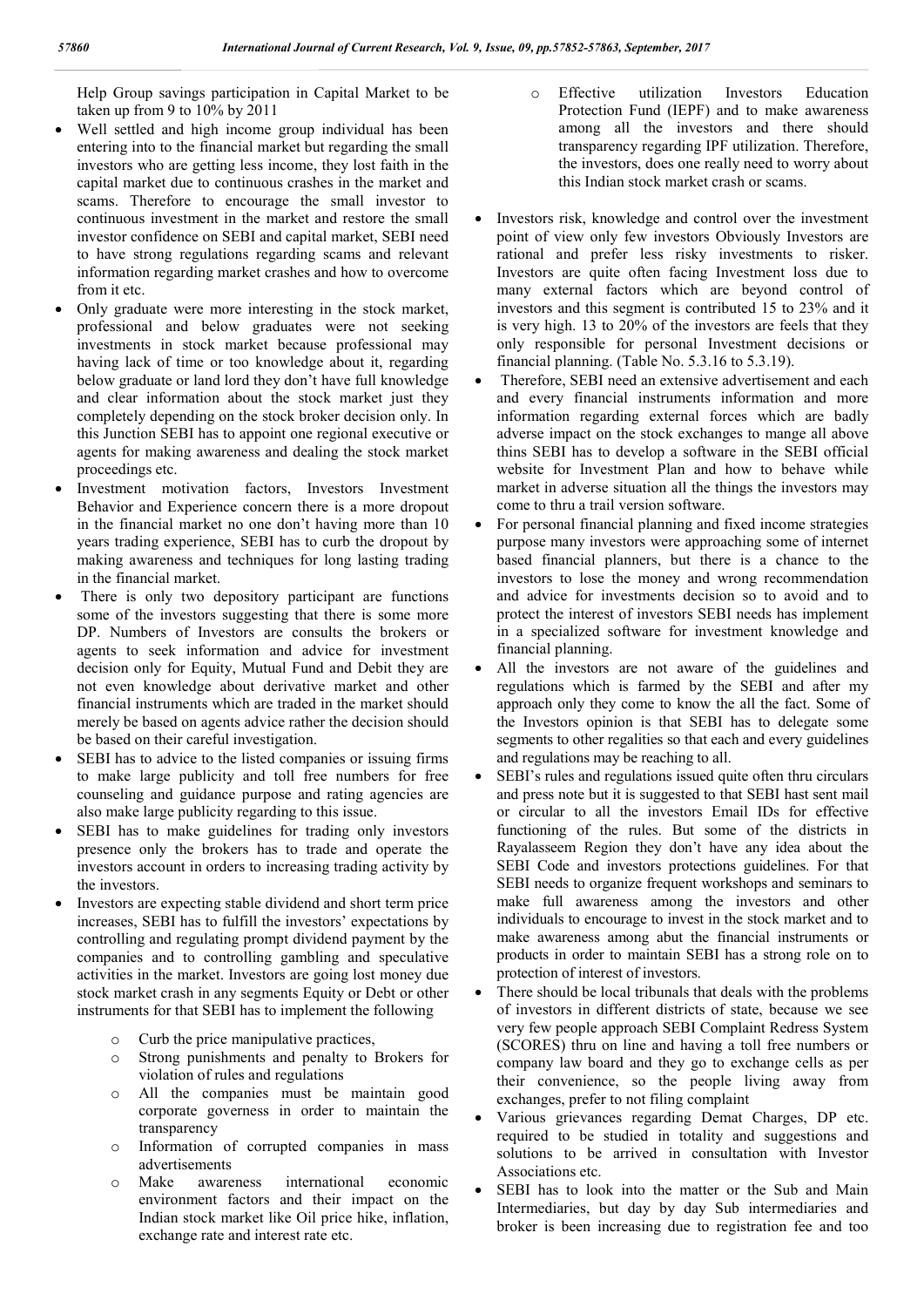legal formalities and getting delay for registration process. SEBI needs to simplify the registration process and to encourage new and main intermediaries.

- SEBI has to take care about the Training and Development of Financial Intermediaries and it has to compulsory, because many operators and brokers they don't have full knowledge about the SEBI rules and guidelines may of the brokers were working as a tailored mad work environment. Therefore, to make awareness all the rule and regulations for the Financial Intermediaries training and development is mandatory.
- SEBI need to encourage Asset Based Financial Intermediaries. And it has to advice to all Financial Intermediaries has to offer Segments/Product and services. It is been Suggested to SEBI regarding Inspection Books of Accounts has to take maximum effort for better transparency and restoring the investors confidence.
- SEBI has to frame some more regulations for Asset Management Companies in order to make full awareness among the small investor for all types of Mutual Fund Schemes so that the asset management companies can provide the right kind of need base solutions to their Investors. Then the small investors are willing to invest in mutual funds irrespective of its occupation and time frame
- Self Regulatory Organizations (SRO In overall satisfaction level in Rayalaseema Region for Role of SEBI in Self Regulatory Organizations (SRO) is satisfactory but dissatisfaction level is been also increasing SEBI need to re – regulate SRO for better performance.
- Insiders trading is slow poison to stock market SEBI is been taking maximum measures to controlling it but still it is prevailing in the market. The investor's opinion is that SEBI has to take rigors punishment and high penalty who are practicing of insider trading activates in the financial market. In this junction Investors are pleasing to the SEBI the particular person or firm who are in insider trading practices should be vanished from the market permanently.
- Transparency or vetting guideline must be strengthened. So that SEBI can achieve the objective like to protection of interest of investors and Financial Intermediaries in markets all the listed and registered brokers must disclosed all the necessary information to all.
- There is some more additional adjust for M R Maya Recommended Four - Part Model Regarding BROKER CODE. Because 20 to 30% are not satisfying with this code SEBI need open debate on this issue and make necessary adjustments and guidelines for better performance in the market and do quality service to the investors. An SEBI need strong and strict norms for Brokers who are violating the norms.SEBI need to giving the guideline and support for implementing Paper less exchange in all the regional exchange.
- Investor's and Financial Intermediaries has to participation in Decision making process, it should be made mandatory, compulsory to invite all Investors, Investors Associations to participate in decision making process connected with Capital Market. A system to be developed at all levels including informal discussion, Conference, Seminars. MEA, DCA, RBI, SEBI to come together to prepare guidelines for the same**.**
- The overall performance of the SEBI regarding Financial Intermediaries in Rayalaseema Region is satisfactory but in district wise comparison it is not up to the mark, SEBI need

lot of structural changes regarding all the rules and regulations, some most important is as follows..

- Parliament and Government of India must undertake evaluation of functioning of Indian Regulatory System.
- Public Debate is initiated for Accountability, Transparency, and Co-ordination, and if it should be a Single Regulator - Super Regulator and we can find simplification of Regulatory process and overlapping regulatory provision should be cleared at one stroke
	- Improve the Investors Knowledge about the financial market instrument
	- o To encourage all kind of age group individual to entering into stock market especially self –Help group female Investors.
	- o Better utilization of Investors Education Protection Fund
	- o Implementation of local tribunals for grievances purpose.
	- o To increase registration of intermediaries rather than sub intermediaries
	- o To encourage all the broking firm has to implement all service to the client.
	- o Training and Development must implement in every district head quarter and related district revenue divisions.
- India has several Regulators. The Regulatory System available in very few metro cities. Investors spread all over India finds it inaccessible, unapproachable. Get lost in regulatory mechanism. To over come to this problems SEBI has to take necessary steps is as follows.
	- o Education of Investors regarding Grievances Redressal System
	- o One lead Regulator may be provided in each District of India.
	- o SEBI or DCA shall be given the responsibility to receive all / any grievances connected with Security Market and should pass it to the concerned Regulator.
	- o All over India finds regulatory system is inaccessible, unapproachable. Get lost in regulatory mechanism.
- In all regulatory bodies, Stock Exchanges, i.e. selfregulatory organizations, Director from all the connected communities, i.e. Investors, Brokers, Industries, be selected, appointed as Directors, Member.
- And this study needs to encompass to all over the India, for assessing the SEBI role exactly how it is functioning and performing in the India. In Region wise comparison in Andhrapradesh at Rayaseema Region is showing the Role of the SEBI in Investors point of view is satisfactory but district wise comparison it is not satisfied. It is same to the Financial Intermediaries point of view. Therefore, this study has spread all over India *for keeping our SEBI is to be the most Dynamic and Respected Regulator – Globally.*

## **REFERENCES**

### **BOOKS/ARTICLES/JOURNALS**

'SCORES'SEBI Circular, Dated on September 2011

"Risk is at the centre of all investment decisions" (Bernstein, 2007)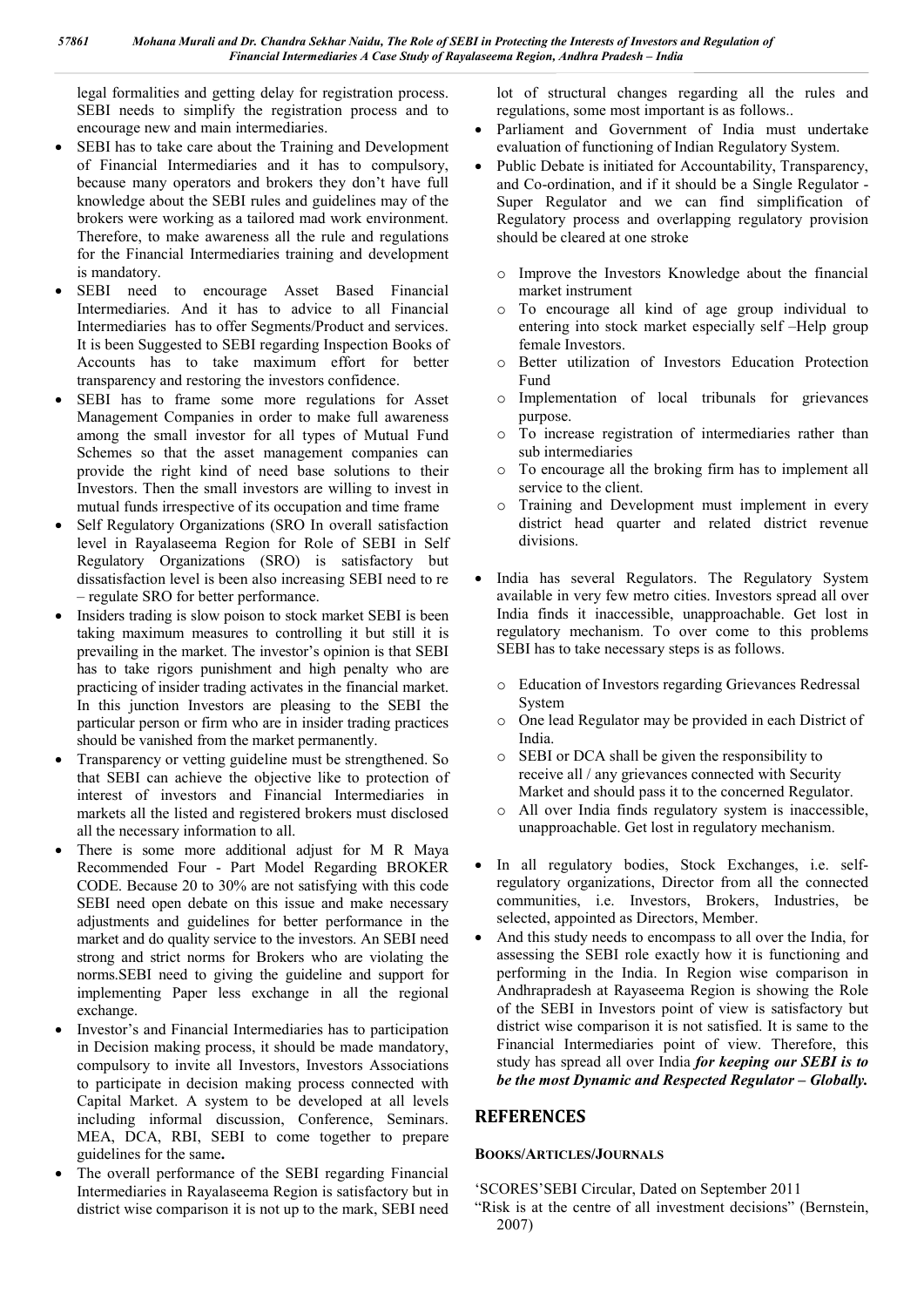- "Safe Investing in Stock Markets" by SEBI on Launching of SMAC at New Delhi, 2003
- 36. Restoring Investors Confidence a survey by Equity Master, Equity Research Company in India, 2002,
- Allocation through first come first serve process (FCFS): In terms of SEBI circular dated January 31, 2008.
- An Educated Investor is a Protected Investor by former Prime Minister, Shri Atal Bihari Vajpayee, on January 17, 2003
- Association of Mutual Fund Institutions Regulation and Guidelines By SEBI, 2011
- Betrayal of investors: Calling for retail investors in public issues doubled. 26th Oct, 2010 the Hind business desk. Mumbai:
- Bhalla, V.K. Investment Management, Security Analyis & Portfolio Management 11<sup>th</sup> Edition S.Chand Publishing Company, New Delhi p 26
- C.R Kothari Research Methodology, I Revised Edition: New Age International P
- Capital market regulation on an even keel, The Hindu Dec, 2010
- Chandra, A. 2008. Decision Making in the Stock Market: Incorporating Psychology with Finance Jamia MIllia Islamia Central University, National Conference on Forecasting Financial Markets of India, 2008.
- Different Persons opinion about the investor's awareness campaign: by G. Anataramn at Federation of Andhra Pradesh Chambers of Commerce and Industry and Hyderabad Stock Exchange,2004.
- Different Persons opinion about the investor's awareness campaign: T.M. Nagarajan at Investors Awareness Programme by SEBI at Chennai on September 27, 2003.
- Donald H. Mc Burney Research Methods, fifth edition Thomos wadsworth.
- Dr. K.R.K. Sarma, Financial Markets & Service,Dr. BR Ambedkar Open Univesity, Hyderabad Aandhra Pradesh. P. 211.
- Dr. Selvam, R.V. Investors Perception About Internet Stock Trading A Constraint Vellore: IJRCM VOLUME NO: 1 (2010), ISSUE NO. 8 (DECEMBER) ISSN 0976-2183
- Economic Survey: Financial Intermediation and Market, 2010- 11

Financial Education Part A Published By SEBI 2010, Mumbai

- G. N. Bajpai, Enhancing Investor Awareness: "Securities Market Awareness Campaign" at New Delhi on January 17, 2003.
- Grievance redressal agencies' 'spectrum e-journal of KBSCMR' Volume 3, February 2010. ISSN 0973-1513, page 45
- http//www.Anantapur.nic.in: Official Website of NIC Andhra Pradesh State Unit, Hyderabad
- http//www.Chittoor.nic.in: Official Website of NIC Andhra Pradesh State Unit, Hyderabad
- http//www.Kadapa.nic.in: Official Website of NIC Andhra Pradesh State Unit, Hyderabad
- http//www.Kurnool.nic.in: Official Website of NIC Andhra Pradesh State Unit, Hyderabad
- http//www.Rayalaseem. AP. Official Website of NIC Andhra Pradesh State Unit, Hyderabad
- http//www.sebi.gov/ investorcomplaints and asksebi@sebi.gov.in
- http/www.sebi.gov SEBI website for public information site.

http: www.sebi.gov.se http://invesor.sebi.gov.in.

- http://investor.sebi.gov.in/faq/investorright.html
- India Fact Sheet.2011 www.indiafactsheet.com,
- Indian Securitas Market Review. Published by National Stock Exchange of India, 2011, Mumbai.
- Indian Securitas Market Review. Published by nseindia.in, 2011, Mumbai.
- Indian Security Market Review Volume XII by National Stock Exchange of India (NSE), 2011, Exchange Plaza Mumbai
- Investor Awareness Programme on "Empowering Investors through Education"by Madras Stock Exchange CHENNAI SEPT. 27.2008.
- Investors Alert, Quarterly Newsletter CREAT focusing on Investors Protection, April-June, 2008p 3
- K Sekahr, SEBI Capital Issues & Listing Wadhawa & Publishing Company: Nagapur
- Ken Yeoh. Investors Governance in Malaysian Stock Market, 2005
- Kevin, S. Portfolio Management, Second Edition, PHI Learning Pvt. Ltd, New Delhi, p.15
- Management of Financial Services, Issue Management, Intermediaries Regulation sand SEBI Guidelines Rai University, p255, Bangalore.
- Mark Gerard Hayes: Investment and Finance Under fundamental Uncertainty: Doctor of Philosophy July 2003,USA
- Market Simplified to launch trading platform, The Hindu Daily News Paper 3.09.2010
- MS.K Hema Malini and ER R Deepa, A study on benefits and risk analysis of future and options in Madurai: IJRCM VOLUME NO: 2 (2011), ISSUE NO. 4 (APRIL) ISSN 0976
- Murali, S.M. & Dr. Sasikala, N. A study on Investors Preference on SEBI Multi-Pronged Approach –Pertaining to Kurnool City – AP, 2008
- Nayak, M. K. 2010. 'The nature of investor`s grievances and assessing the role of the
- Pavan Duggal, advocate, Supreme Court, New Delhi, 2009.
- Preliminary investigations carried out by Shri Prashant Saran(SEBI Whole Time Member) on IPO on,2011
- Redressal of investor grievances against Depository Participants (DPs) in SEBI Complaints Redress System (SCORES), 2011, Circular
- Redressal of investor grievances against stock brokers and sub brokers in SEBI Complaints Redress System (SCORES), 2011 Circular
- Regional Council of Institute the of Chartered Accountants of India (WIRC-ICAI), The Hindu Monday Dec, 21, 2010.
- Regulation Relates Fraudulent/Unfair Trade Practices SEBI (Prohibition of Insider Trading) (Substantial Acquisition of Shares and Takeovers) ,2011
- Regulations by Securities and Exchange Board of India (Issue of Capital and Disclosure requirements) Regulations, 2011
- Regulatory Action towards financial intermediaries SEBI Annual report, 2010-11
- Richard I. Levin David S. Rubin: Statistics for Management, Seventh Edition, PHI, New-Delhi.
- Rolling Settlement Guidelines/Working Hours: SEBI, December 28, 2010
- Rustagi, R.P. Investment Management (Theory and Practice), 2011 S. Chand, New Delhi p.336
- Rustagi, R.P. Investment Management (Theory and Practice), 2015 fourth edition, Sultan Chand & Sons Company: New Delhi p.20.
- Rustagi, R.P. Investment Management (Theory and Practice), 2015 Reprint edition, Sultan Chand & Sons Company New Delhi p.24